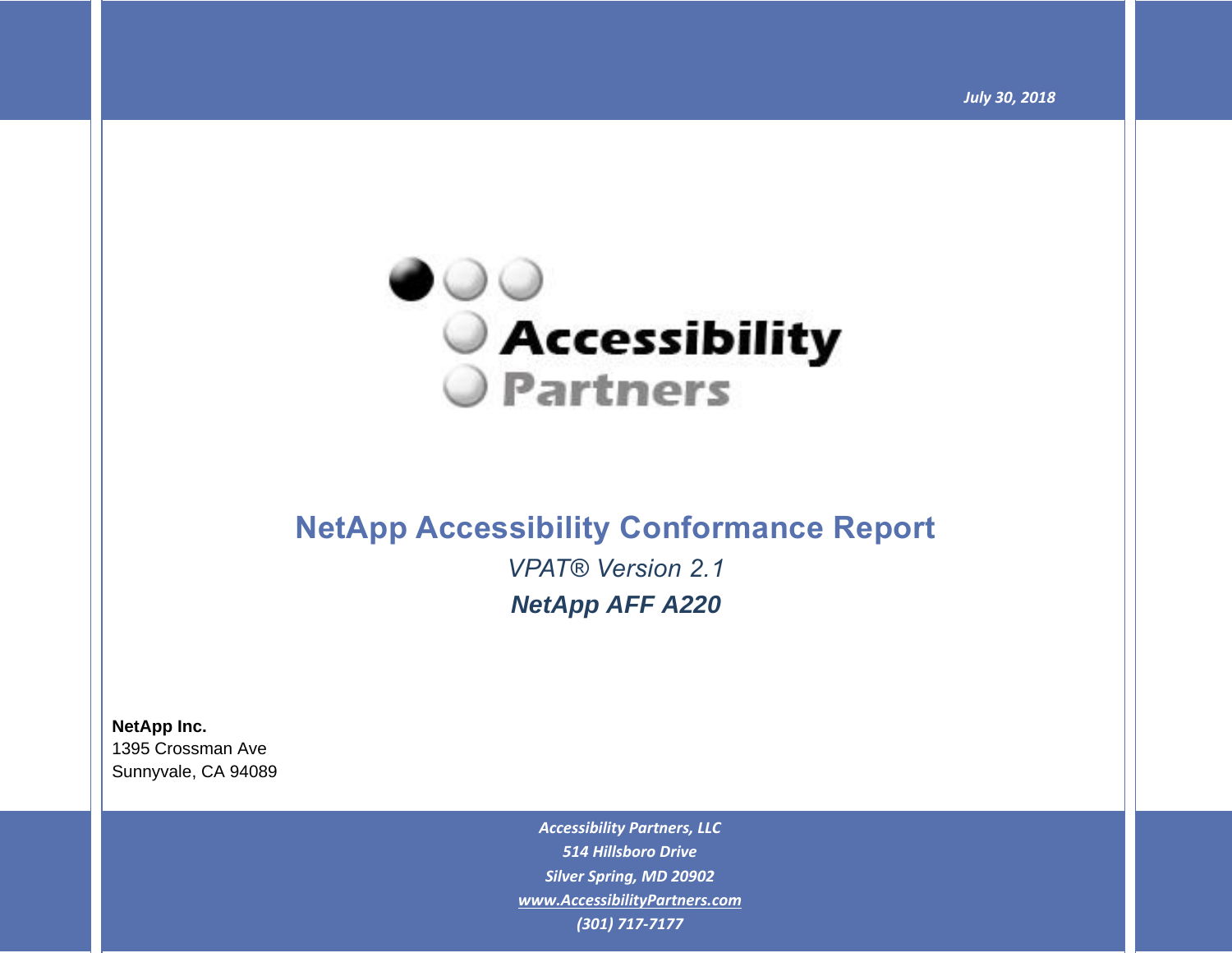## **Name of Product/Version**

**Name of Product:** NetApp AFF A220

## **Product Description**

Product is storage hardware.

### **Notes**

This Voluntary Product Accessibility Template (VPAT) provides guidance on the accessibility characteristics of **NetApp AFF A220** as of **July 30, 2018** and is only valid for the version and date it was tested.

## **Evaluation Methods Used**

Hardware was evaluated against Section 508 requirements by manually checking dimensions, control operation and tactilely discernible, visual inspection of identification markings such as labels and display screens, and conformation by NetApp engineers for warnings and error notifications.

## **Applicable Standards/Guidelines**

This report covers the degree of conformance for the following accessibility standard/guidelines:

| <b>Standard/Guideline</b>                                                            | <b>Included In Report</b> |
|--------------------------------------------------------------------------------------|---------------------------|
| Web Content Accessibility Guidelines 2.0, at http://www.w3.org/TR/2008/REC-          |                           |
| WCAG20-20081211/                                                                     | No.                       |
| Revised Section 508 standards as published by the U.S. Access Board in the Federal   |                           |
| Register on January 18, 2017                                                         |                           |
| Corrections to the ICT Final Rule as published by the US Access Board in the Federal | Yes                       |
| Register on January 22, 2018                                                         |                           |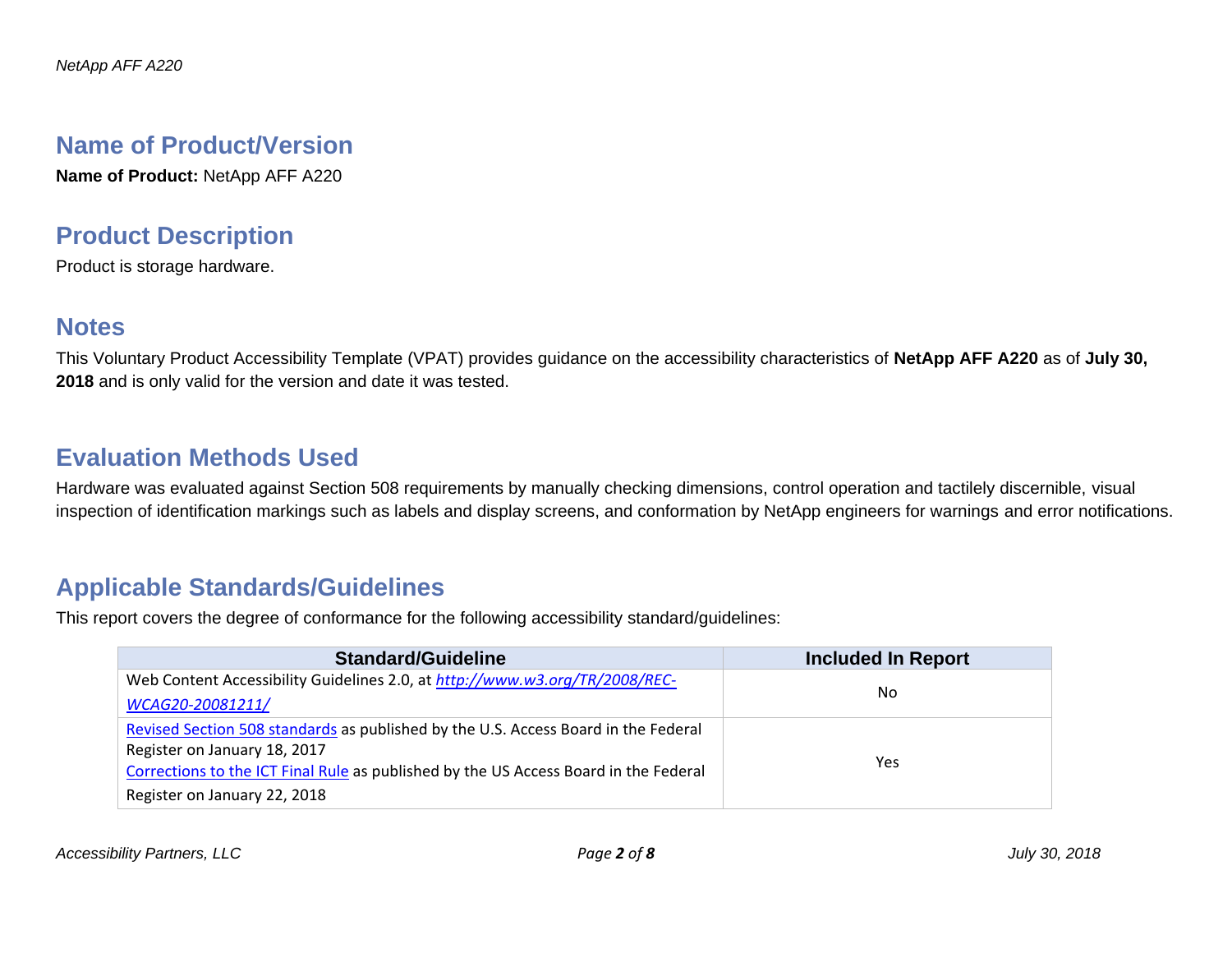| EN 301 549 Accessibility requirements suitable for public procurement of ICT |    |
|------------------------------------------------------------------------------|----|
| products and services in Europe, at http://mandate376.standards.eu/standard  | No |

## **Terms**

The terms used in the Conformance Level information are defined as follows:

- **Supports**: The functionality of the product has at least one method that meets the criterion without known defects or meets with equivalent facilitation.
- **Supports with Exceptions**: Some functionality of the product does not meet the criterion.
- **Does Not Support**: The majority of product functionality does not meet the criterion.
- **Not Applicable**: The criterion is not relevant to the product.
- **Not Evaluated**: The product has not been evaluated against the criterion. This can be used only in WCAG 2.0 Level AAA.

# **2017 Section 508 Report**

### **Chapter 3: Functional Performance Criteria (FPC)**

| <b>Criteria</b>                        | <b>Conformance Level</b>                  | <b>Remarks and Explanations</b>                          |
|----------------------------------------|-------------------------------------------|----------------------------------------------------------|
|                                        |                                           | The product may be operated without vision. Status       |
| 302.1 Without Vision                   | Supports                                  | information is available through the management software |
|                                        |                                           | such as OnCommand Systems Manager.                       |
| 302.2 With Limited Vision              |                                           | The product may be operated without vision and does not  |
| <b>Supports</b>                        | require visual acuity greater than 20/70. |                                                          |
| 302.3 Without Perception of Color      | <b>Supports</b>                           | Color coding is not the sole means of conveying          |
|                                        |                                           | information.                                             |
| 302.4 Without Hearing                  |                                           | Does not require user hearing to operate or for          |
| Supports                               | information retrieval.                    |                                                          |
| 302.5 With Limited Hearing<br>Supports |                                           | Does not require user hearing to operate or for          |
|                                        | information retrieval.                    |                                                          |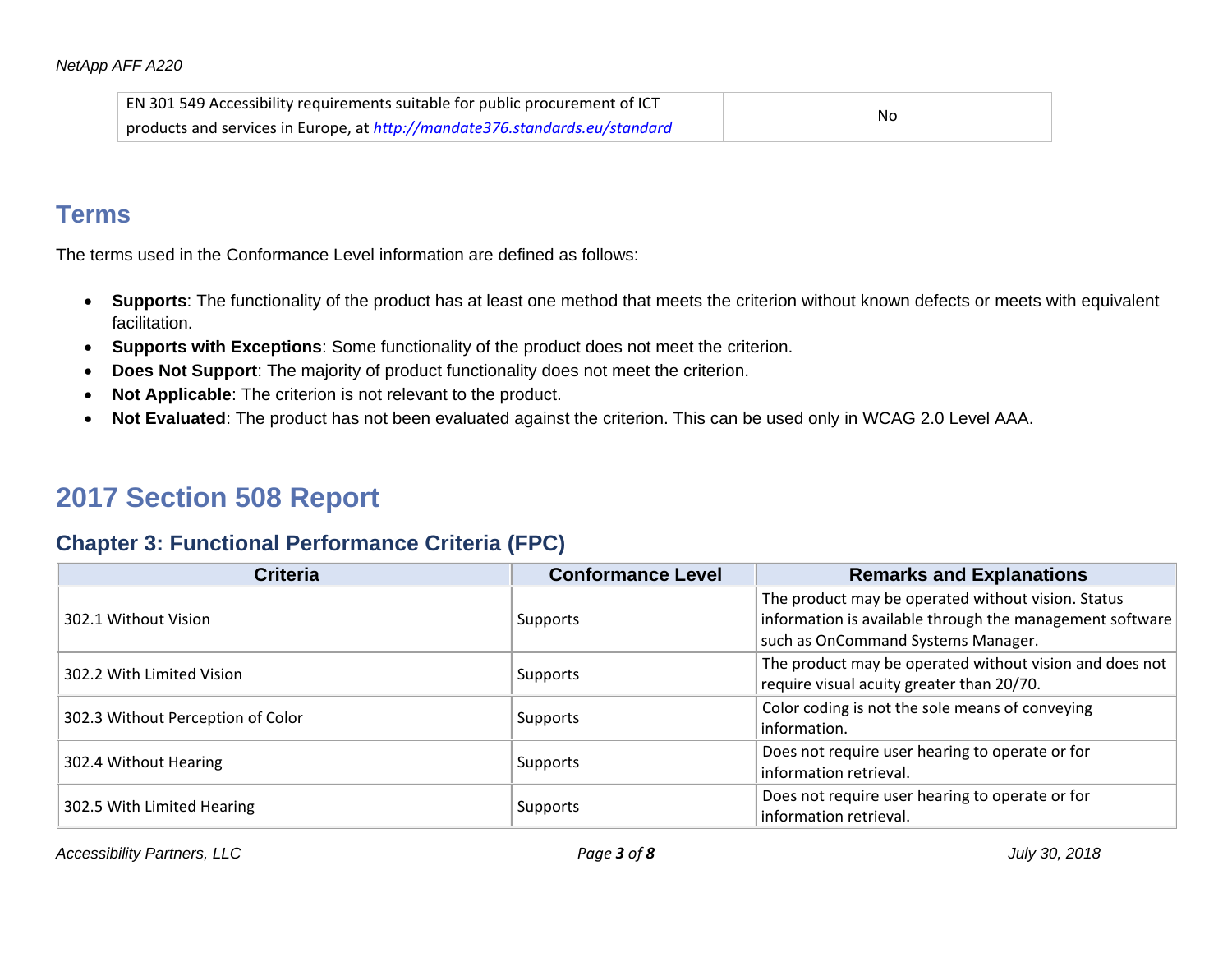#### *NetApp AFF A220*

| <b>Criteria</b>                                                | <b>Conformance Level</b> | <b>Remarks and Explanations</b>                                                                      |
|----------------------------------------------------------------|--------------------------|------------------------------------------------------------------------------------------------------|
| 302.6 Without Speech                                           | Supports                 | User speech is not required for operations.                                                          |
| 302.7 With Limited Manipulation                                | Supports                 | Operation and information retrieval does not require fine<br>motor control and simultaneous actions. |
| 302.8 With Limited Reach and Strength                          | Supports                 | Operation and information retrieval does not require fine<br>motor control and simultaneous actions. |
| 302.9 With Limited Language, Cognitive, and Learning Abilities | Supports                 |                                                                                                      |

## **Chapter 4: Hardware**

| <b>Criteria</b>                                            | <b>Conformance Level</b>            | <b>Remarks and Explanations</b>                                                                                                              |
|------------------------------------------------------------|-------------------------------------|----------------------------------------------------------------------------------------------------------------------------------------------|
| 402 Closed Functionality                                   | Heading cell - no response required | Heading cell - no response required                                                                                                          |
| 402.1 General                                              | Heading cell - no response required | Heading cell - no response required                                                                                                          |
| 402.2 Speech-Output Enabled                                | Heading cell - no response required | Heading cell - no response required                                                                                                          |
| 402.2.1 Information Displayed On-Screen                    | Supports with Exceptions            | Display screen displays status information<br>only. The display screens are discernible<br>visually, but touch or sound is not<br>supported. |
| 402.2.2 Transactional Outputs                              | Not Applicable                      | Speech output is not supported.                                                                                                              |
| 402.2.3 Speech Delivery Type and Coordination              | Not Applicable                      | Speech output is not supported.                                                                                                              |
| 402.2.4 User Control                                       | Not Applicable                      | Speech output is not supported.                                                                                                              |
| 402.2.5 Braille Instructions                               | Not Applicable                      | Speech output is not supported.                                                                                                              |
| <b>402.3 Volume</b>                                        | Heading cell - no response required | Heading cell - no response required                                                                                                          |
| 402.3.1 Private Listening                                  | Not Applicable                      | Speech output is not supported.                                                                                                              |
| 402.3.2 Non-private Listening                              | Not Applicable                      | Speech output is not supported.                                                                                                              |
| 402.4 Characters on Display Screens                        | <b>Supports</b>                     | Product uses 7-segment display screens<br>which display only numbers.                                                                        |
| 402.5 Characters on Variable Message Signs                 | Not Applicable                      | Product does not use variable message<br>signs.                                                                                              |
| <b>403 Biometrics</b>                                      | Heading cell - no response required | Heading cell - no response required                                                                                                          |
| 403.1 General                                              | Not Applicable                      | Biometrics are not used.                                                                                                                     |
| 404 Preservation of Information Provided for Accessibility | Heading cell - no response required | Heading cell - no response required                                                                                                          |

*Accessibility Partners, LLC Page 4 of 8 July 30, 2018*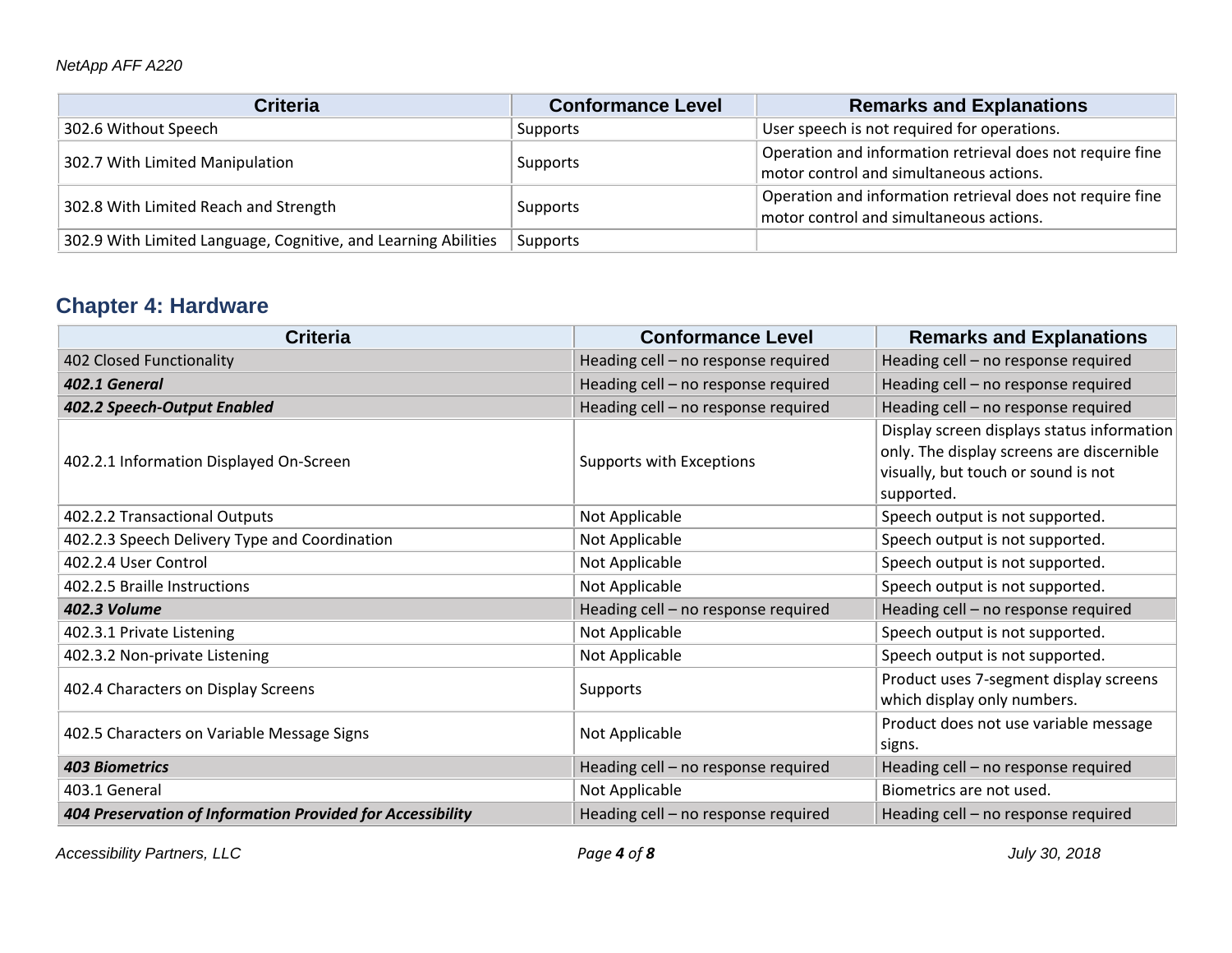#### *NetApp AFF A220*

| <b>Criteria</b>                         | <b>Conformance Level</b>            | <b>Remarks and Explanations</b>                                                                                                                                                                                                                                                                                    |
|-----------------------------------------|-------------------------------------|--------------------------------------------------------------------------------------------------------------------------------------------------------------------------------------------------------------------------------------------------------------------------------------------------------------------|
| 404.1 General                           | Supports                            | Storage hardware does not modify the<br>data that is stored and retrieved.                                                                                                                                                                                                                                         |
| <b>405 Privacy</b>                      | Heading cell - no response required | Heading cell - no response required                                                                                                                                                                                                                                                                                |
| 405.1 General                           | Not Applicable                      | Product does not use speech output.                                                                                                                                                                                                                                                                                |
| <b>406 Standard Connections</b>         | Heading cell - no response required | Heading cell - no response required                                                                                                                                                                                                                                                                                |
| 406.1 General                           | Supports                            | NetApp uses publicly available industry<br>standard ports and connectors.                                                                                                                                                                                                                                          |
| <b>407 Operable Parts</b>               | Heading cell - no response required | Heading cell - no response required                                                                                                                                                                                                                                                                                |
| 407.2 Contrast                          | Supports                            | White text on black background, or the<br>inverse, is used.                                                                                                                                                                                                                                                        |
| 407.3 Input Controls                    | Heading cell - no response required | Heading cell - no response required                                                                                                                                                                                                                                                                                |
| 407.3.1 Tactilely Discernible           | Supports                            | Product has mechanically operated<br>controls or keys that comply with the<br>following: Controls and Keys shall be<br>tactilely discernible without activating the<br>controls or keys.                                                                                                                           |
| 407.3.2 Alphabetic Keys                 | Not Applicable                      |                                                                                                                                                                                                                                                                                                                    |
| 407.3.3 Numeric Keys                    | Not Applicable                      |                                                                                                                                                                                                                                                                                                                    |
| 407.4 Key Repeat                        | Not Applicable                      | Product does not support key repeat<br>functionality.                                                                                                                                                                                                                                                              |
| 407.5 Timed Response                    | Not Applicable                      | A timed response is not required.                                                                                                                                                                                                                                                                                  |
| 407.6 Operation                         | Supports                            | Product has mechanically operated<br>controls or keys that comply with the<br>following: Controls and Keys shall be<br>operable with one hand and shall not<br>require tight grasping, pinching, twisting<br>of the wrist. The force required to<br>activate controls and keys shall be 5 lbs.<br>(22.2N) maximum. |
| 407.7 Tickets, Fare Cards, and Keycards | Not Applicable                      |                                                                                                                                                                                                                                                                                                                    |
| 407.8 Reach Height and Depth            | Heading cell - no response required | Heading cell - no response required                                                                                                                                                                                                                                                                                |
| 407.8.1 Vertical Reference Plane        | Supports                            |                                                                                                                                                                                                                                                                                                                    |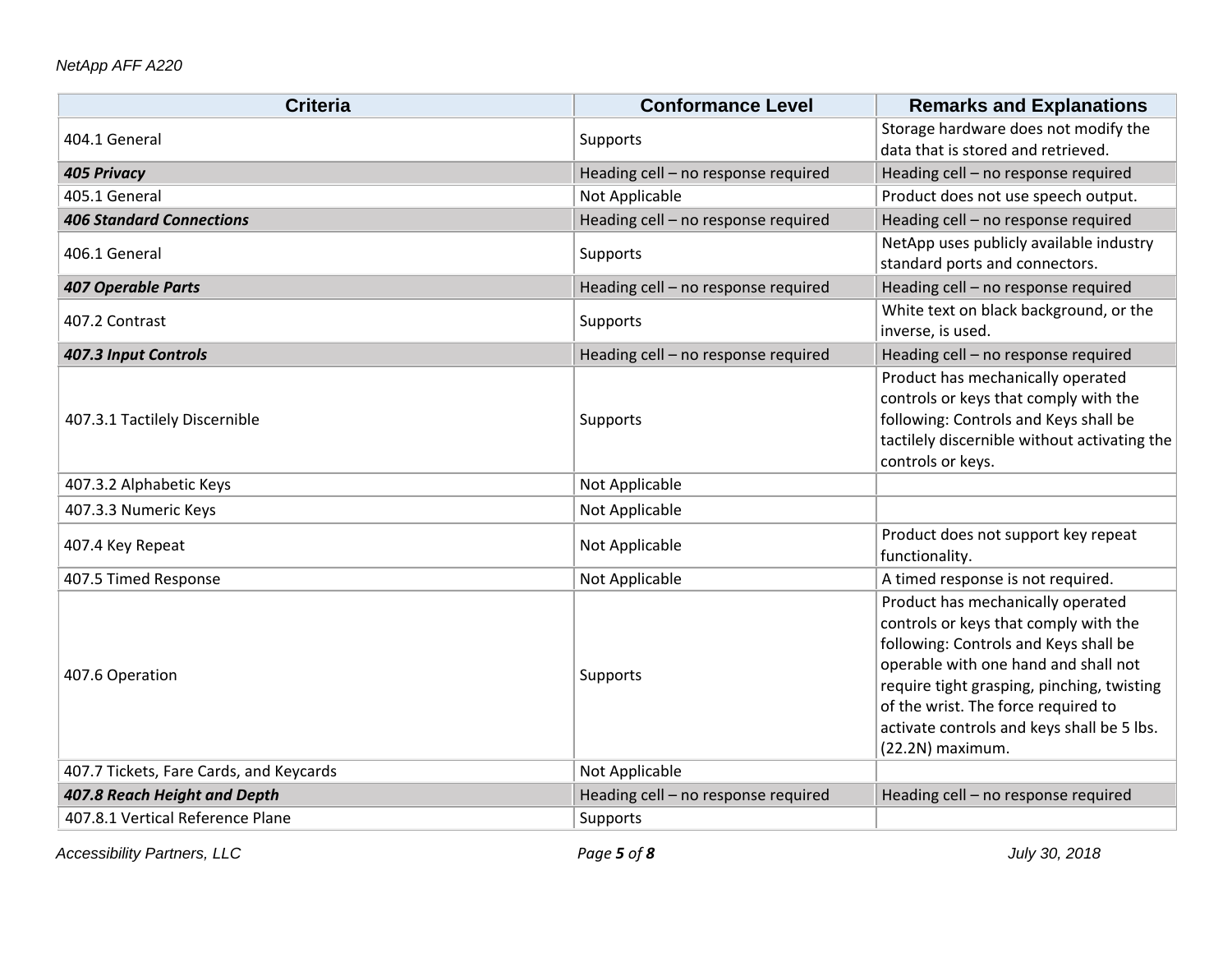| <b>Criteria</b>                                                           | <b>Conformance Level</b>            | <b>Remarks and Explanations</b>                                                                                                                   |
|---------------------------------------------------------------------------|-------------------------------------|---------------------------------------------------------------------------------------------------------------------------------------------------|
| 407.8.1.1 Vertical Plane for Side Reach                                   | Supports                            |                                                                                                                                                   |
| 407.8.1.2 Vertical Plane for Forward Reach                                | Supports                            |                                                                                                                                                   |
| 407.8.2 Side Reach                                                        | Supports                            |                                                                                                                                                   |
| 407.8.2.1 Unobstructed Side Reach                                         | Supports                            |                                                                                                                                                   |
| 407.8.2.2 Obstructed Side Reach                                           | Supports                            |                                                                                                                                                   |
| 407.8.3 Forward Reach                                                     | Supports                            |                                                                                                                                                   |
| 407.8.3.1 Unobstructed Forward Reach                                      | Supports                            |                                                                                                                                                   |
| 407.8.3.2 Obstructed Forward Reach                                        | Supports                            |                                                                                                                                                   |
| 407.8.3.2.1 Operable Part Height for ICT with Obstructed Forward Reach    | Supports                            |                                                                                                                                                   |
| 407.8.3.2.2 Knee and Toe Space under ICT with Obstructed Forward<br>Reach | Support                             |                                                                                                                                                   |
| <b>408 Display Screens</b>                                                | Heading cell - no response required | Heading cell - no response required                                                                                                               |
| 408.2 Visibility                                                          | Supports                            | Product is stationary. Height is dependent<br>on rack it is mounted on.                                                                           |
| 408.3 Flashing                                                            | Supports                            | Status LEDs either blink less than three<br>times per second or use less space in the<br>field of view permitted by W3C WCAG<br>2.0.              |
| <b>409 Status Indicators</b>                                              | Heading cell - no response required | Heading cell - no response required                                                                                                               |
| 409.1 General                                                             | Does not Support                    | Visual status indicators are not available<br>via touch or sound. Note: status<br>information is available remotely using<br>management software. |
| 410 Color Coding                                                          | Heading cell - no response required | Heading cell - no response required                                                                                                               |
| 410.1 General                                                             | Supports                            | Color is not used as the sole means of<br>conveying information.                                                                                  |
| 411 Audible Signals                                                       | Heading cell - no response required | Heading cell - no response required                                                                                                               |
| 411.1 General                                                             | Not Applicable                      | Audible signals or cues are not used.                                                                                                             |
| 412 ICT with Two-Way Voice Communication                                  | Heading cell - no response required | Heading cell - no response required                                                                                                               |
| 412.2 Volume Gain                                                         | Heading cell - no response required | Heading cell - no response required                                                                                                               |
| 412.2.1 Volume Gain for Wireline Telephones                               | Not Applicable                      | Product does not have two-way ICT<br>communication capabilities.                                                                                  |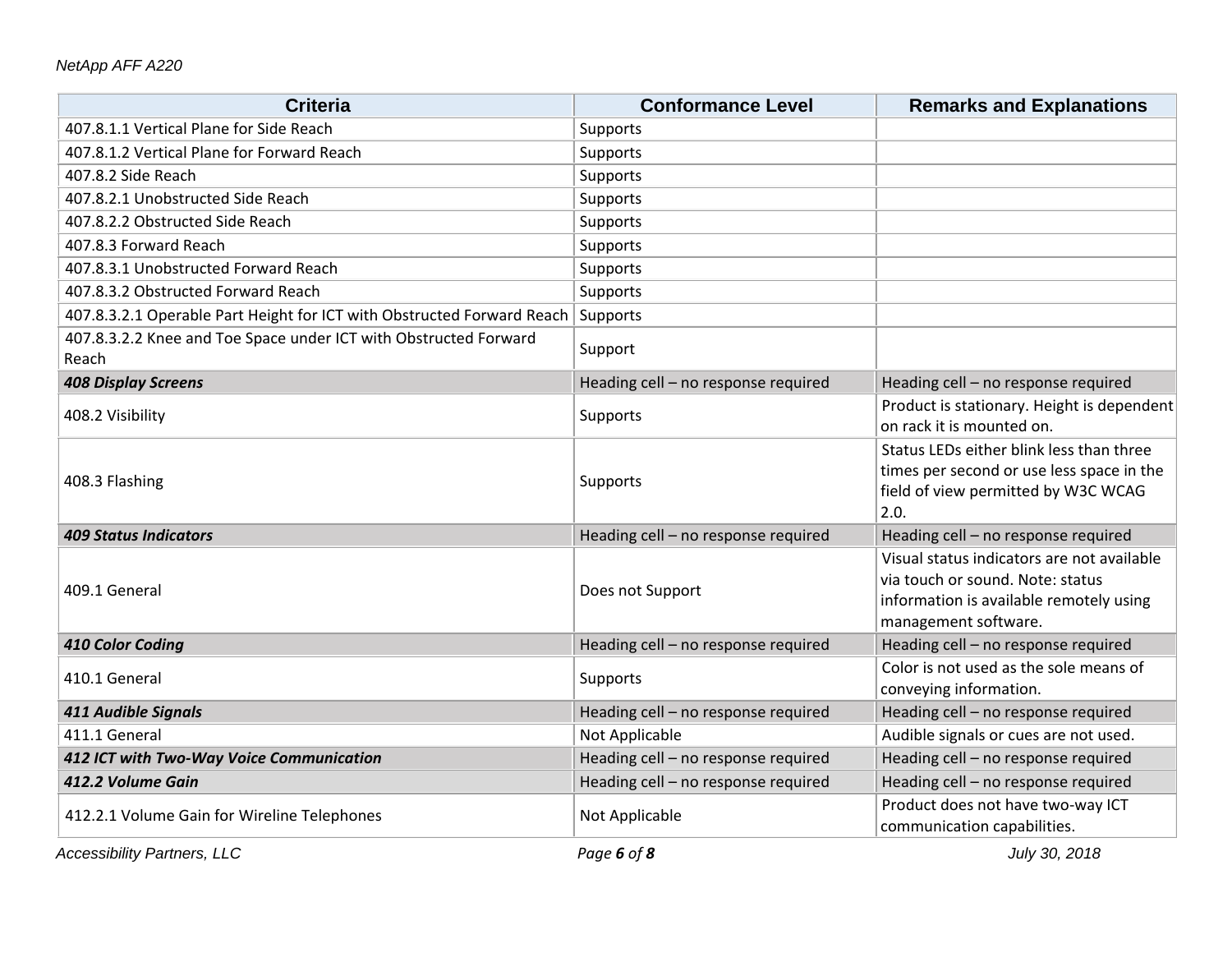| <b>Criteria</b>                                       | <b>Conformance Level</b>            | <b>Remarks and Explanations</b>     |
|-------------------------------------------------------|-------------------------------------|-------------------------------------|
| 412.2.2 Volume Gain for Non-Wireline ICT              | Not Applicable                      |                                     |
| 412.3 Interference Reduction and Magnetic Coupling    | Heading cell - no response required | Heading cell - no response required |
| 412.3.1 Wireless Handsets                             | Not Applicable                      |                                     |
| 412.3.2 Wireline Handsets                             | Not Applicable                      |                                     |
| 412.4 Digital Encoding of Speech                      | Not Applicable                      |                                     |
| 412.5 Real-Time Text Functionality                    | Reserved for future                 | Reserved for future                 |
| 412.6 Caller ID                                       | Not Applicable                      |                                     |
| 412.7 Video Communication                             | Not Applicable                      |                                     |
| 412.8 Legacy TTY Support                              | Heading cell - no response required | Heading cell - no response required |
| 412.8.1 TTY Connectability                            | Not Applicable                      |                                     |
| 412.8.2 Voice and Hearing Carry Over                  | Not Applicable                      |                                     |
| 412.8.3 Signal Compatibility                          | Not Applicable                      |                                     |
| 412.8.4 Voice Mail and Other Messaging Systems        | Not Applicable                      |                                     |
| <b>413 Closed Caption Processing Technologies</b>     | Heading cell - no response required | Heading cell - no response required |
| 413.1.1 Decoding and Display of Closed Captions       | Not Applicable                      |                                     |
| 413.1.2 Pass-Through of Closed Caption Data           | Not Applicable                      |                                     |
| 414 Audio Description Processing Technologies         | Heading cell - no response required | Heading cell - no response required |
| 414.1.1 Digital Television Tuners                     | Not Applicable                      |                                     |
| 414.1.2 Other ICT                                     | Not Applicable                      |                                     |
| 415 User Controls for Captions and Audio Descriptions | Heading cell - no response required | Heading cell - no response required |
| 415.1.1 Caption Controls                              | Not Applicable                      |                                     |
| 415.1.2 Audio Description Controls                    | Not Applicable                      |                                     |

## **Chapter 5: Software**

Notes: This product is not software and therefore this section is not applicable to the product.